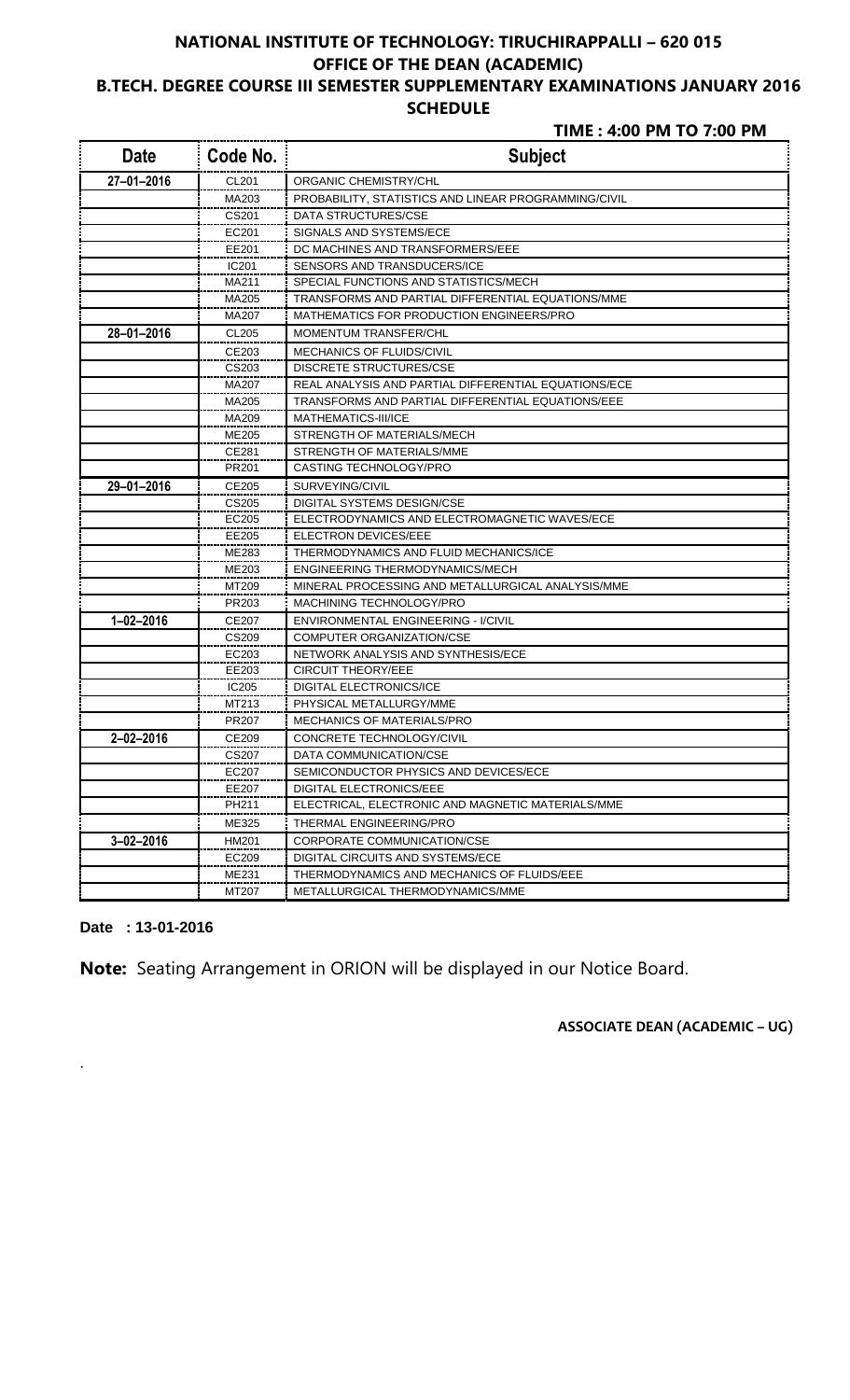## **NATIONAL INSTITUTE OF TECHNOLOGY: TIRUCHIRAPPALLI – 620 015 OFFICE OF THE DEAN (ACADEMIC) B.TECH. DEGREE COURSE V SEMESTER SUPPLEMENTARY EXAMINATIONS JANUARY 2016 REVISED SCHEDULE**

## **TIME: 4:00 PM TO 7:00 PM**

| <b>Date</b>      | Code No.       | <b>Subject</b>                                         |
|------------------|----------------|--------------------------------------------------------|
| $27 - 01 - 2016$ | CL301          | CHEMICAL REACTION ENGINEERING-I/CHL                    |
|                  | CE301          | STRUCTURAL ANALYSIS-I/CIVIL                            |
|                  | CS301          | COMPUTER ARCHITECTURE/CSE                              |
|                  | EC301          | STATISTICAL THEORY OF COMMUNICATION/ECE                |
|                  | EE301          | POWER SYSTEM ANALYSIS/EEE                              |
|                  | <b>ME307</b>   | ANALYSIS AND DESIGN OF MACHINE COMPONENTS/MECH         |
|                  | MT352          | SPECIAL STEELS AND CAST IRON/MME                       |
|                  | PR307          | QUALITY, RELIABILITY AND SAFETY ENGINEERING/PRO        |
| 28-01-2016       | CL305          | <b>MASS TRANSFER/CHL</b>                               |
|                  | CE303          | CONCRETE STRUCTURES-I/CIVIL                            |
|                  | MA304          | PRINCIPLES OF OPERATIONAL RESEARCH/CSE                 |
|                  | EC303          | DIGITAL SIGNAL PROCESSORS AND APPLICATIONS/ECE         |
|                  | EE303          | <b>CONTROL SYSTEMS/EEE</b>                             |
|                  | <b>IC303</b>   | DATA STRUCTURES AND ALGORITHMS/ICE                     |
|                  | ME309          | MECHATRONICS/MECH                                      |
| 29-01-2016       | CL307          | <b>HEAT TRANSFER/CHL</b>                               |
|                  | CE305          | ADVANCED STRENGTH OF MATERIALS/CIVIL                   |
|                  | CS303          | INTERNET WORKING PROTOCOLS/CSE                         |
|                  | EC305          | <b>COMMUNICATION THEORY/ECE</b>                        |
|                  | EE305          | LINEAR INTEGRATED CIRCUITS/EEE                         |
|                  | IC305          | LINEAR INTEGRATED CIRCUITS/ICE                         |
| $1 - 02 - 2016$  | CL315          | PETROLEUM AND PETROCHEMICAL ENGINEERING / CHL          |
|                  | CE307          | <b>GEOTECHNICAL ENGINEERING - II/CIVIL</b>             |
|                  | CS305          | DATABASE MANAGEMENT SYSTEM/CSE                         |
|                  | EC307          | ANTENNAS AND PROPAGATION/ECE                           |
|                  | EE307          | DATA STRUCTURES AND ALGORITHMS/EEE                     |
|                  | <b>IC307</b>   | INDUSTRIAL INSTRUMENTATION-II/ICE                      |
| $2 - 02 - 2016$  | CL303          | MATERIAL SCIENCE AND TECHNOLOGY/CHL                    |
|                  | CE309          | <b>TRANSPORTATION ENGINEERING - II/CIVIL</b>           |
|                  | CS307          | SOFTWARE ENGINEERING/CSE                               |
|                  | EC309          | ANALOG INTEGRATED CIRCUITS/ECE                         |
|                  | EC319          | <b>COMMUNICATION SYSTEMS/EEE</b>                       |
|                  | EC317          | PRINCIPLES OF COMMUNICATION SYSTEMS/ICE                |
| $3 - 02 - 2016$  | CE494          | SOLID WASTE MANAGEMENT TECHNIQUES/CIVIL                |
|                  | CS061          | HUMAN COMPUTER INTERACTION/CSE                         |
|                  | EC311          | ADVANCED MICROPROCESSORS/ECE                           |
|                  | EE008          | ELECTRICAL SAFETY/EEE                                  |
|                  | <b>IC034</b>   | POWER ELECTRONICS/ICE                                  |
| 4-02-2016        | CS062<br>IC301 | MULTIMEDIA SYSTEMS/CSE<br><b>CONTROL SYSTEMS-I/ICE</b> |

**Date : 13-01-2016** 

**Note:** Seating Arrangement in ORION will be displayed in our Notice Board.

 **ASSOCIATE DEAN (ACADEMIC – UG)**